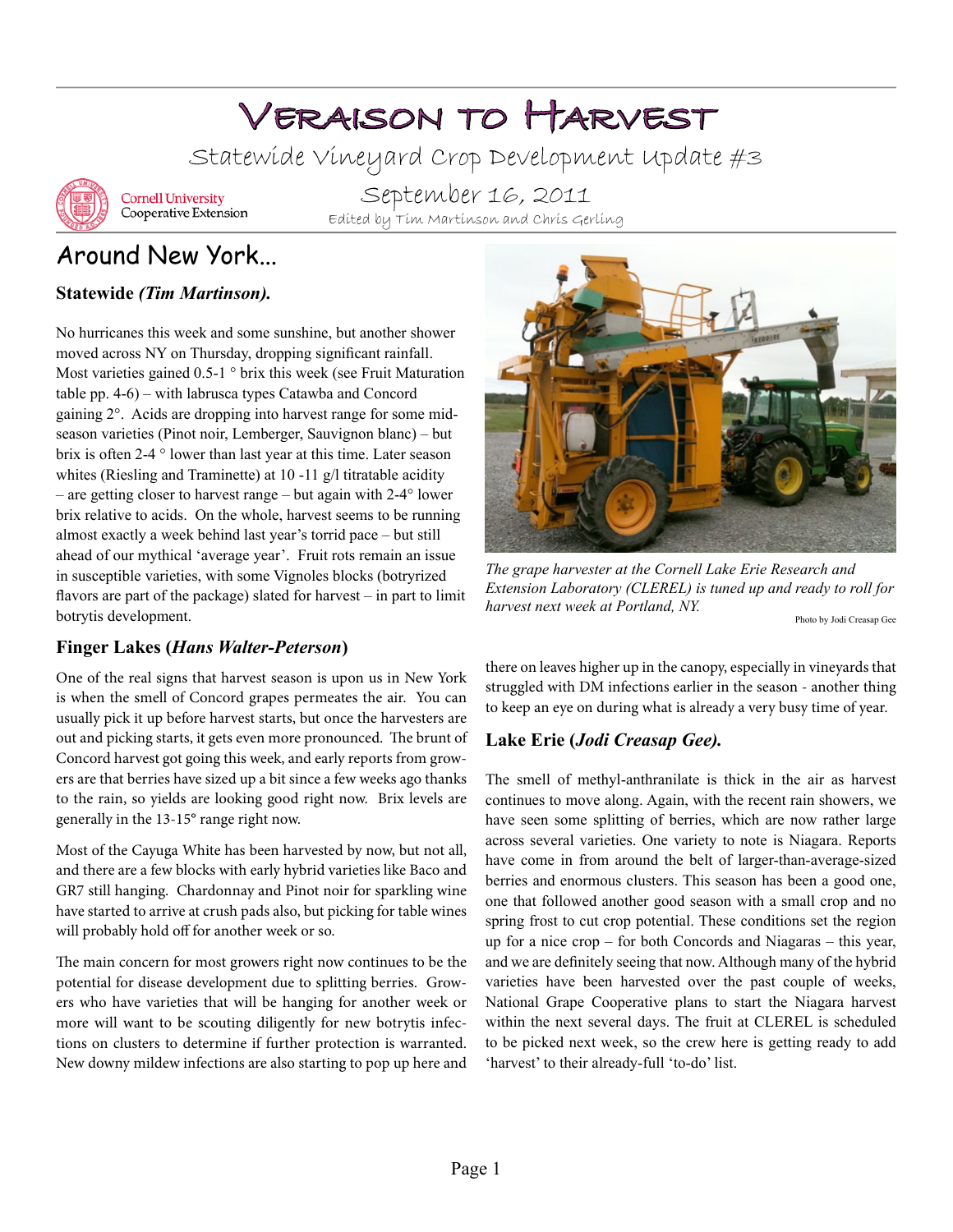#### **Long Island (***Alice Wise and Libby Tarleton***).**

Sparkling wine grapes came off this week. Some whites and maybe even Pinot Noir may come in next week. In the research vineyard, we harvested Auxerrois at 18.9 Brix, 4.95 g/l TA and 3.28 pH. Gruner Veltliner came in at 18.2, 5.4 and 3.22. Both were starting to break down. Gruner is reportedly a later ripening white though since vines are only 3 yrs old, precocious fruit is to be expected. Auxerrois is a lesser known Alsatian variety. Gruner Veltliner (see photo below) is an Austrian variety, variously described as fruity, dry, spicy and so on. In Vines, Grapes and Wine, Jancis Robinson endorses Gruner as best enjoyed young but always a pleasurable wine. There is a varietal version on Long Island and there will be several more in the coming years. Both these varieties represent an exploration of earlier ripening, aromatic, unique whites.



*Gruner Veltliner clusters at the Long Island Horticultural Research and Extension Center in Riverhead* Photo by Alice Wise

#### **Hudson Valley (***Steven McKay & Steve Hoying)***.**

More rain is falling in the Hudson Valley as this summary is being written. In general, moderate to warm temperatures have allowed ripening to continue, but sugars have been slow to rise with all the moisture. It is hoped that a predicted drier period for the coming week will be helpful.

Sour rot and *botrytis* have continued to be a problem in some varieties. At Whitecliff Vineyards, Chardonnay has been harvested for sparkling wine base with good acid readings, and brix at about 15.5 or 16. Vignole has been harvested to avoid further problems with rots. Some splitting was reported in Reisling and Chardonnay in Columbia County, but this problem does not appear to be widespread. Although sour rot continues to be a problem in the vineyard at the Hudson Valley Lab, brix readings have been higher than expected.

#### Lake Erie Concord Ripening Profile

#### *Terry Bates Cornell Lake Erie Research and Extension Laboratory*

Concord juice soluble solids ranged from 14 to 16° Brix across the Lake Erie Production region this week. Route 20 Bench Zone vineyards jumped off to an early start in August followed by the higher elevation Escarpment vineyards and cooler Lake Zone vineyards. The rate of soluble solids accumulation peaked between 0.35 – 0.40 oBrix/day and have now tapered to  $0.15 - 0.2$  oBrix/day.

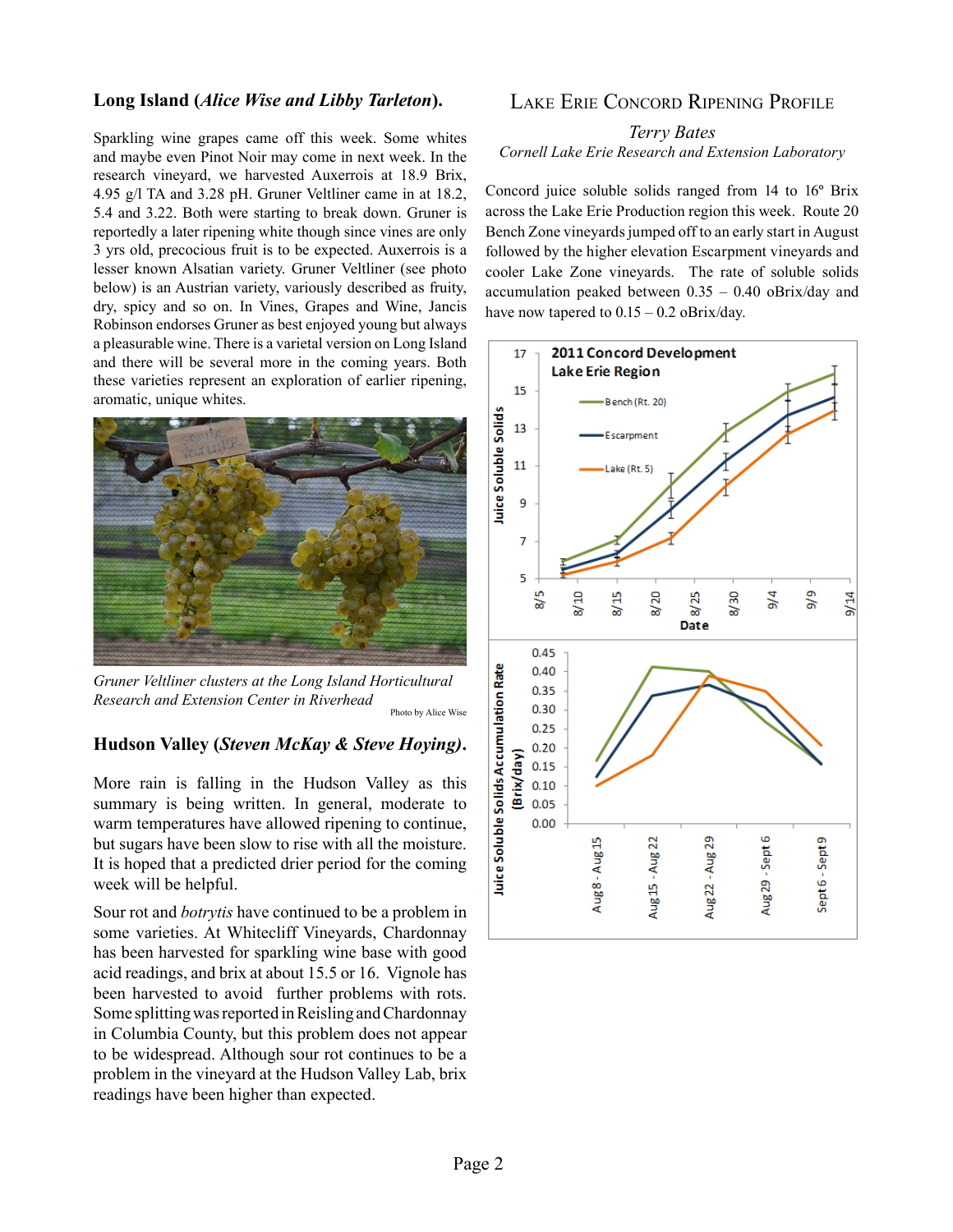## Random vs. Representative: 2011 Vineyard Sampling Update

#### *Chris Gerling*

*If you have been reading Veraison to Harvest for a few years now, you may have noticed that for at least the past couple of seasons we have run an article on sampling techniques. I have tried to include all of the conventional wisdom and methods, including those used to gather the V to H samples, that attempt to remove as much bias as possible from the process. Since I feel like this ground has been covered (if you've missed these articles or want to review, the most recent version can be found at: [http://grape](http://grapesandwine.cals.cornell.edu/cals/grapesandwine/veraison-to-harvest/upload/Veraison-to-Harvest-2010-2-2.pdf)[sandwine.cals.cornell.edu/cals/grapesandwine/veraison](http://grapesandwine.cals.cornell.edu/cals/grapesandwine/veraison-to-harvest/upload/Veraison-to-Harvest-2010-2-2.pdf)[to-harvest/upload/Veraison-to-Harvest-2010-2-2.pdf](http://grapesandwine.cals.cornell.edu/cals/grapesandwine/veraison-to-harvest/upload/Veraison-to-Harvest-2010-2-2.pdf)), I'd like to talk about some new thinking regarding sampling and some important distinctions that might matter to you as you attempt to make harvest decisions.*

The question: what is the current physiological maturity level of this vineyard? The "correct answer" would be the numbers arrived at if all the grapes were actually harvested and then processed the way each individual winery would harvest and crush. This method, while effective, leaves something to be desired when you want to check the vineyard next week, however. Besides keeping interns busy, the reason samples are collected is to gather information about as-yet unpicked grapes, and to approximate a "real" harvest as closely as possible without actually doing so. There's some important information up there besides the obvious point that large samples are better than small ones, but we'll come back to it after we're done in the vineyard.

If average untrained person A were asked to go pick some berries or clusters, not knowing any better he/ she would most likely enter the vineyard and choose the nicest, closest, most exposed fruit. Even with experience, we know that we have these tendencies, so guidelines have evolved to counteract what we call sampling bias. The problem with bias, of course, is that this creates a sample unlikely to represent the true nature of the vineyard- the majority of the fruit is not necessarily close, attractive and exposed. The "opposite" of a biased sample is a truly random sample. A random sample is one where no sector of the population is more or less likely to be selected. A random sample sounds like exactly what we are after, and in many cases it is what we have been trained to seek, especially in science. The problem comes when we then utilize a random approach in sampling.



*Not all vineyards are as unitform as this Long Island vineyard appears to be. Yet a random sample might miss some of the variability present in this large block, and not be representative of the actual fruit harvested (particularly if different portions of the block are made into different wine lots). Thinking through your particular vineyard issues and sampling accordingly will make your maturity samples more representative of what comes out of the press.*

Photo by Tim Martinson

Why is this a problem? Consider a vineyard. Not an idealized painting of a vineyard but an actual, real-world, rock-filled, wet-spot-having, yellow-jacket-infested vineyard. Are there sections where the vigor is stunted due to a nutrient deficiency or wet feet? Is there a spot where there seems to be a different clone and there are always twice as many clusters? Are there sections where different soil has caused different-sized vines? To walk the vineyard randomly is to pretend that you have none of that information. More than a random sample, you really want a representative sample. With experience, we can possibly do better than random.

Here are a couple of extreme examples:

**Scenario #1:** You have had frost injury in the spring and half of a block is essentially the vineyard equivalent of a ghost town. Well assume this is a 20-row block where 10 rows were toasted and 10 rows remain unscathed. It would be possible to take a sample where you included equal berries or clusters from each section. This would be a "spatially" random approach, but it would ignore the fact that when the fruit arrives to be crushed, there will be 15 tons from the intact section and half of a ton from the damaged portion.

**Scenario #2:** There is 15% rot in a vineyard, and the rot is fairly evenly distributed throughout the block. One approach is to attempt to get a sample with 15% rot as well, and this thinking is sound- but what if you plan to have the pickers drop it or you plan to sort it out at the

*Continued on page 7*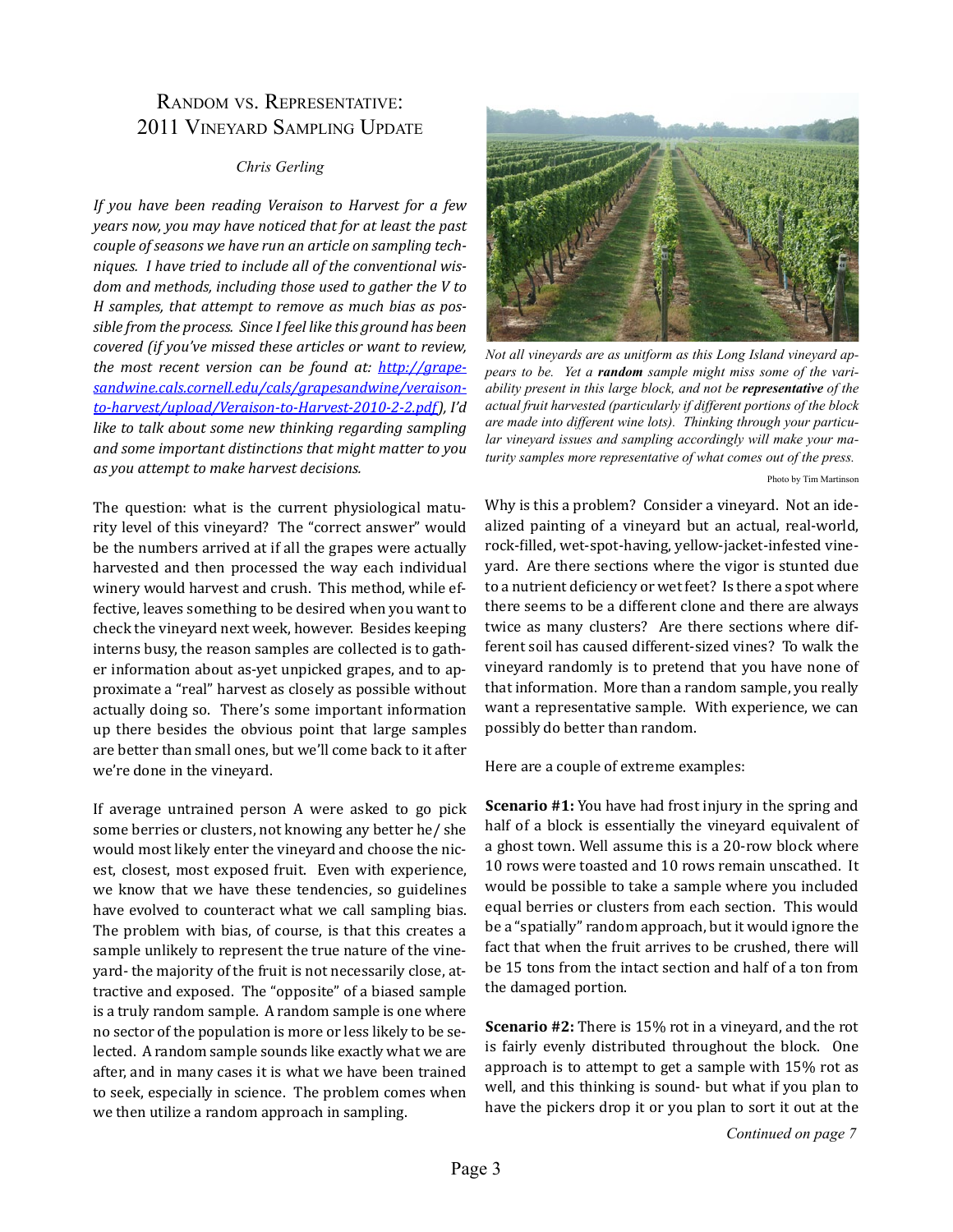# FRUIT MATURATION REPORT - 9/16/2011

Samples reported here were collected on **Monday and Tuesday September 12 and 13.** This week we have samples from all four regions (Finger Lakes, Lake Erie, Long Island, Hudson Valley. Please note: Previous sample averages reflect **only** samples from the limited set we sampled last week. Where appropriate, sample data from 2010, averaged over all sites is included. Tables from 2010 are archived at http://grapesandwine.cals.cornell.edu/cals/grapesandwine/veraison-to-harvest/2010.cfm.

We are again reporting berry weight, brix, titratable acidity and pH, and yeast assimilable nitrogen (YAN), as part of a joint project with Anna Katharine Mansfield and Lailiang Cheng. Graduate student Mark Nisbit is running the YAN assays as part of his Ph D project, and other students from the Enology lab are running samples (details in later issue) . - TEM

#### **Cabernet Franc**

| <b>Region</b>       | <b>Harvest Date</b> | <b>Description</b> | Ber. Wt. g. % Brix |      | pH   | $TA$ g/L | YAN (ppm) |
|---------------------|---------------------|--------------------|--------------------|------|------|----------|-----------|
| <b>Finger Lakes</b> |                     | W Seneca           | 1.46               | 18.0 | 2.95 | 9.0      | 29        |
| Finger Lakes        | 9/13/2011           | W Cayuga           | 1.52               | 17.0 | 3.17 | 7.3      | 78        |
| Hudson Valley       | 9/13/2011           | HV Lab             | 1.37               | 14.9 | 3.40 | 11.9     | 166       |
| Lake Erie           | 9/13/2011           | Portland           | 1.74               | 15.8 | 2.97 | 12.9     | 170       |
| Average             | 9/13/2011           |                    | 1.52               | 16.4 | 3.12 | 10.3     | 111       |
| <b>Prev Sample</b>  | 9/6/2011            | Average            | 1.55               | 15.1 | 3.08 | 10.8     | 106       |
| '10 Average         | 9/13/10             |                    | 1.50               | 20.5 | 3.45 | 6.8      | 80        |
| Catawba             |                     |                    |                    |      |      |          |           |

| <b>Region</b>      | <b>Harvest Date</b> | <b>Description</b> | Ber. Wt. a. | $%$ Brix | <b>pH</b> | TA a/L | YAN (ppm) |
|--------------------|---------------------|--------------------|-------------|----------|-----------|--------|-----------|
| Finger Lakes       | 9/13/2011           | W Cayuga           | 2.36        | 15.0     | 2.77      | 13.6   | 57        |
| <b>Prev Sample</b> | 9/6/2011            | W Cayuga           | 2.48        | 14.2     | 2.76      | 17.3   | 82        |
| '10 Sample         | 9/13/2010           | W Cayuga           | 2.35        | 15.6     | 3.14      | 12.6   | 160       |
|                    |                     |                    |             |          |           |        |           |

#### **Cayuga White**

| <b>Region</b>          | <b>Harvest Date</b> | <b>Description</b> | Ber. Wt. q. | $%$ Brix | <b>pH</b> | TA a/L | YAN (ppm) |
|------------------------|---------------------|--------------------|-------------|----------|-----------|--------|-----------|
| <b>Finger Lakes</b>    | 9/13/2011           | W Keuka            | 2.55        | 15.3     | 2.90      | 10.3   | 159       |
| <b>Finger Lakes</b>    | 9/13/2011           | W Cayuga           | 2.23        | 16.7     | 3.10      | 7.3    | 209       |
| Average                | 9/13/2011           |                    | 2.39        | 16.0     | 3.00      | 8.8    | 184       |
| <b>Previous Sample</b> | 9/6/2011            | Average            | 2.50        | 15.5     | 3.05      | 9.3    | 201       |
| '10 Sample             | 8/30/10             | Final sample       | 2.91        | 15.4     | 3.3       | 12.1   | 201       |

#### **Chardonnay**

| <b>Region</b>        | <b>Harvest Date</b> | <b>Description</b> | Ber. Wt. q.   | $%$ Brix | pH   | TA g/L | YAN (ppm) |
|----------------------|---------------------|--------------------|---------------|----------|------|--------|-----------|
| <b>Finger Lakes</b>  | 9/13/2011           | W Seneca           |               | 18.9     | 3.08 | 8.4    | 75        |
| Finger Lakes         | 9/13/2011           | W Cayuga           | $\dots$ 1.37. | 19.0     | 3.13 | 8.1    | 160       |
| <b>Hudson Valley</b> | 9/13/2011           | HV Lab             | 1.49          | 16.0     | 3.48 | 9.9    | 368       |
| Hudson Valley        | 9/13/2011           | Hudson Valley      | 1.56          | 17.1     | 3.28 | 8.8    | 341       |
| Long Island          | 9/13/2011           | North Fork South   | 1.78          | 16.0     | 3.30 | 8.9    | 242       |
| Average              | 9/13/2011           |                    | 1.55          | 17.4     | 3.25 | 8.8    | 237       |
| <b>Prev Sample</b>   | 9/6/2011            |                    | 1.56          | 16.6     | 3.28 | 8.8    | 235       |
| '10 Average          | 9/13/2010           |                    | 1.50          | 21.4     | 3.56 | 6.5    | 206       |

#### **Chenin blanc**

| <b>Region</b>      | <b>Harvest Date</b> | <b>Description</b> | Ber. Wt. q. % Brix pH |              |       |      | $TA q/L$ YAN (ppm) |
|--------------------|---------------------|--------------------|-----------------------|--------------|-------|------|--------------------|
| Long Island        | 9/13/2011           | North Fork North   | 1.93                  | 14 N         | -3.08 | 11.5 | 125                |
| <b>Prev Sample</b> | 9/6/2011            | North Fork N       | 1.92                  | $13.0^\circ$ | -3.10 | 12 R | 119                |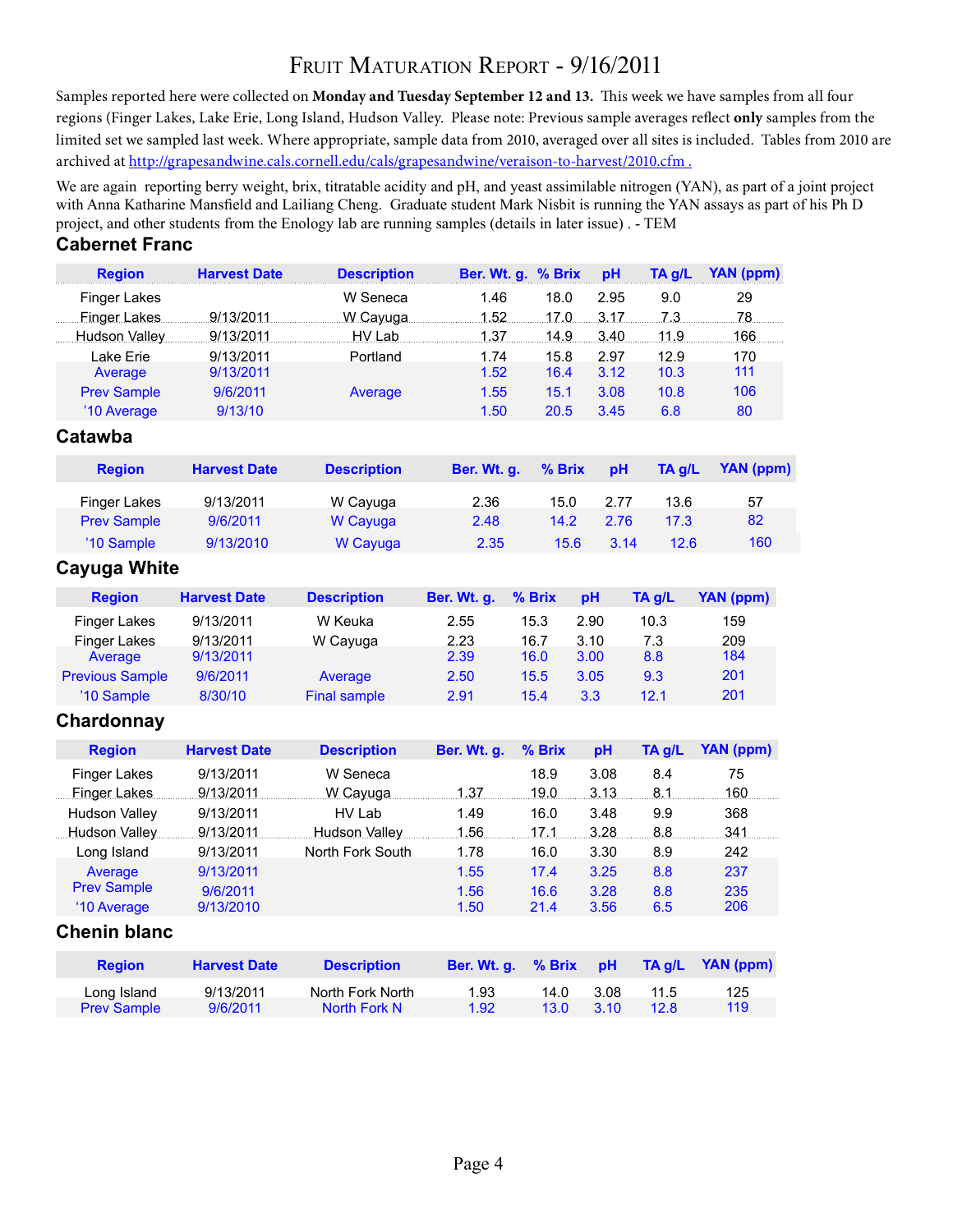## **Concord**

| <b>Region</b>      | <b>Harvest Date</b> | <b>Description</b> | Ber. Wt. q. | $%$ Brix | <b>pH</b> | TA a/L | YAN (ppm) |
|--------------------|---------------------|--------------------|-------------|----------|-----------|--------|-----------|
| Finger Lakes       | 9/13/2011           | W Keuka            | No Sample   |          |           |        |           |
| Lake Erie          | 9/13/2011           | Portland           | 3.33        | 15.4     | 3.20      | 9.7    | 237       |
| Average            | 9/13/2011           |                    | 3.33        | 15.4     | 3.20      | 9.7    | 237       |
| <b>Prev Sample</b> | 9/6/2011            |                    | 2.85        | 13.3     | 3.06      | 11.1   | 233       |
| '10 Sample         | 9/13//2010          |                    | 3.53        | 14.8     | 3.40      | 9.6    | 204       |

# **Lemberger**

| <b>Region</b>                  | <b>Harvest Date</b>    | <b>Description</b> | Ber. Wt. g. % Brix |              | pH           | $TA$ g/L   | YAN (ppm)  |
|--------------------------------|------------------------|--------------------|--------------------|--------------|--------------|------------|------------|
| Finger Lakes                   | 9/13/2011              | E Keuka            | 1.55               | 21.6         | 3.06         | 7.3        | 19         |
| <b>Finger Lakes</b><br>Average | 9/13/2011<br>9/13/2011 | W Seneca           | 1.65<br>1.60       | 20.2<br>20.9 | 3.16<br>3.11 | 6.8<br>7.0 | 193<br>106 |
| Prev. Sample                   | 9/6/2011               |                    | 1.50               | 19.8         | 3.12         | 7.4        | 162        |
| '10 Sample                     | 9/13/2010              |                    | 1.91               | 21.6         | 3.36         | 8.6        | 46         |

# **Malbec**

| <b>Region</b>      | <b>Harvest Date</b> | <b>Description</b> | Ber. Wt. q. % Brix |      | <b>pH</b> | TA a/L | YAN (ppm) |
|--------------------|---------------------|--------------------|--------------------|------|-----------|--------|-----------|
| Long Island        | 9/13/2011           | North Fork South   | 2.21               | 16.1 | 3.37      | 10.1   | 283       |
| <b>Prev Sample</b> | 9/6/2011            | North Fork S       | 2.11               | 14.7 | 3.29      | 11.4   | 269       |

# **Merlot**

| <b>Region</b>      | <b>Harvest Date</b> | <b>Description</b> | Ber. Wt. q. | % Brix | pH   | TA a/L | YAN (ppm) |
|--------------------|---------------------|--------------------|-------------|--------|------|--------|-----------|
| Hudson Valley      | 9/13/2011           | HV Lab             | -54         | 14.9   | 3.50 | 14.2   | 235       |
| Long Island        | 9/13/2011           | North Fork South   | 1.72        | 16.3   | 3.40 | 6.9    | 157       |
| Average            | 9/13/2011           |                    | 1.63        | 15.6   | 3.45 | 10.5   | 196       |
| <b>Prev Sample</b> | 9/6/2011            |                    | 1.69        | 15.1   | 3.50 | 8.3    | 195       |
| '10 Sample         | 9/13//2010          |                    | 1.71        | 20.3   | 3.73 | 5.0    | 147       |

# **Niagara**

| <b>Region</b>      | <b>Exercise Harvest Date</b> | <b>Description</b> |       |      |         |     | Ber. Wt. g. % Brix pH TA g/L YAN (ppm) |
|--------------------|------------------------------|--------------------|-------|------|---------|-----|----------------------------------------|
| Lake Erie          | 9/13/2011                    | Portland           | 425 — |      | 149 324 | 7.5 | 166.                                   |
| <b>Prev Sample</b> | 9/6/2011                     | Portland           | 3.89  | 14.2 | 3.06    | 8 R | 144                                    |

# **Noiret**

| <b>Region</b>           | <b>Harvest Date</b> | <b>Description</b>                                                                                  | Ber. Wt. g. % Brix pH |      |      | TA g/L         | YAN (ppm) |
|-------------------------|---------------------|-----------------------------------------------------------------------------------------------------|-----------------------|------|------|----------------|-----------|
| Hudson Valley           | 9/13/2011           | HV Lab                                                                                              | 1.53                  | 15.8 | 3.29 | 12.9           | 261       |
| Hudson Valley 9/13/2011 |                     |                                                                                                     |                       |      |      | 16.8 3.02 11.2 | 134       |
| Lake Erie               |                     | __________9/13/2011_______________Ripley______________1.73_________17.6_______3.06________9.0______ |                       |      |      |                | 174       |
| Average 9/13/2011       |                     |                                                                                                     |                       |      |      |                | 190       |
| <b>Prev Sample</b>      | 9/6/2011            |                                                                                                     | 1.63                  | 16.5 | 3.23 | 11.6           | 189       |
| '10 Average             | 9/13/2010           |                                                                                                     | 1.65                  | 18.4 | 3.34 | 8.5            | 137       |

## **Pinot Noir**

| <b>Region</b>                     | <b>Harvest Date</b>   | <b>Description</b> | Ber. Wt. g. % Brix |              | pH           | TA q/L     | YAN (ppm)  |
|-----------------------------------|-----------------------|--------------------|--------------------|--------------|--------------|------------|------------|
| Finger Lakes                      | 9/13/2011             | E Seneca           | 1.28               | 19.3         | 3.30         | 7.3        | 159        |
| Hudson Valley                     | 9/13/2011             | HV Lab             | 1.90               | 16.4         | 3.39         | 7.7        | 250        |
| <b>Hudson Valley</b>              | 9/13/2011             | Hudson Valley 1.33 |                    | 17.8.        | 3.38         | 8.3        | 328        |
| Average                           | 9/13/2011             |                    | 1.50               | 17.8         | 3.36         | 7.8        | 246        |
| <b>Prev Sample</b><br>'10 Average | 9/6/2011<br>9/13/2010 |                    | 1.51<br>1.37       | 16.6<br>22.6 | 3.38<br>3.75 | 9.8<br>7.0 | 242<br>210 |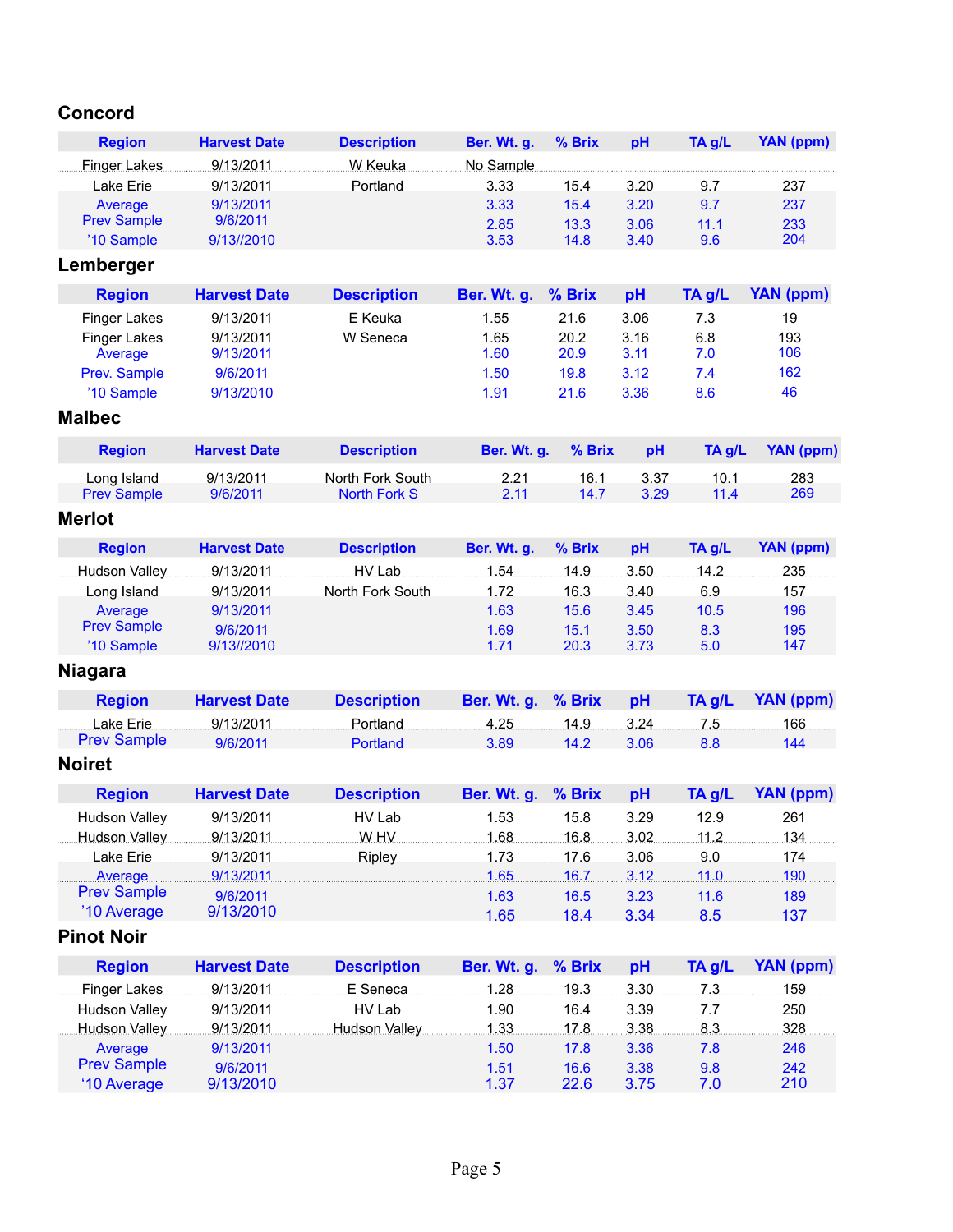# **Riesling**

| <b>Region</b>        | <b>Harvest Date</b> | <b>Description</b>  | Ber. Wt.<br>g. | % Brix | pH   | TA g/L | YAN (ppm) |
|----------------------|---------------------|---------------------|----------------|--------|------|--------|-----------|
| <b>Finger Lakes</b>  | 9/13/2011           | E Seneca            | 1.44           | 16.3   | 2.87 | 10.9   | 22        |
| <b>Finger Lakes</b>  | 9/13/2011           | E Seneca            | 1.32           | 17.7   | 2.86 | 10.4   | 60        |
| <b>Finger Lakes</b>  | 9/13/2011           | W Seneca - LR/ST    | 1.33           | 17.3   | 2.92 | 10.3   | 31        |
| <b>Finger Lakes</b>  | 9/13/2011           | W Seneca - NLR/NST  | 1.03           | 17.8   | 2.93 | 10.5   | 29        |
| <b>Finger Lakes</b>  | 9/13/2011           | E Seneca-shoot thin | 1.31           | 17.5   | 2.88 | 10.4   | 49        |
| <b>Finger Lakes</b>  | 9/13/2011           | E Seneca - no thin  | 1.05           | 15.9   | 2.87 | 10.1   | 50        |
| Finger Lakes         | 9/13/2011           | W Cayuga            | 1.50           | 16.8   | 2.87 | 10.8   | 134       |
| <b>Hudson Valley</b> | 9/13/2011           | HV Lab              | 1.45           | 14.1   | 3.22 | 9.1    | 230       |
| Lake Erie            | 9/13/2011           | Fredonia            | 1.58           | 14.7   | 2.92 | 12.7   | 246       |
| Long Island          | 9/13/2011           | North Fork North    | 1.56           | 16.0   | 3.13 | 9.0    | 124       |
| Average              | 9/13/2011           |                     | 1.36           | 16.4   | 2.95 | 10.4   | 97        |
| <b>Prev Sample</b>   | 9/6/2011            |                     | 1.38           | 15.5   | 2.97 | 11.2   | 112       |
| '10 Average          | 9/13/2010           |                     | 1.48           | 18.4   | 3.19 | 9.2    | 94        |

# **Sauvignon Blanc**

| <b>Region</b>      | <b>Harvest Date</b> | <b>Description</b>  | Ber. Wt. q. | $%$ Brix | ⊟ pH | TA a/L | <b>YAN</b> (ppm) |
|--------------------|---------------------|---------------------|-------------|----------|------|--------|------------------|
| Long Island        | 9/13/2011           | North Fork North    | 1.58        | 18.0     | 3.39 | 7.6    | 170              |
| <b>Prev Sample</b> | 9/6/2011            | North Fork N        | 1.58        | 17.1     | 3.30 | 8.9    | 167              |
| '10 Sample         | 9/08/2010           | <b>Final Sample</b> | 1.84        | 19.8     | 3.64 | 8.0    | 242              |

# **Seyval Blanc**

| <b>Region</b>        | <b>Harvest Date</b>    | <b>Description</b>  | Ber. Wt. g. % Brix |                    | <b>pH</b> | TA g/L     | YAN (ppm) |
|----------------------|------------------------|---------------------|--------------------|--------------------|-----------|------------|-----------|
|                      | Finger Lakes 9/13/2011 | W Cayuga            | <b>HARVEST</b>     |                    |           |            |           |
| <b>Hudson Valley</b> | 9/13/2011              | HV I ab             | 1.88               | 17.6               | 3.23      | $\sqrt{2}$ | 135       |
| Hudson Valley        | 9/13/2011              | W HV                | <b>HARVEST</b>     |                    |           |            |           |
| Average              | 9/13/2011              |                     |                    | 1.88 17.6 3.23 7.7 |           |            |           |
| <b>Prev Sample</b>   | 9/6/2011               |                     | 1.89               | 16.0               | 3.25      | 9.6        | 127       |
| '10 Average          | 8/30/2010              | <b>Final Sample</b> | 1 R4               | <b>18.3</b>        | 346       | 9.3        | 170       |

# **Traminette**

| <b>Region</b>       | <b>Harvest Date</b> | <b>Description</b> | Ber. Wt. g. % Brix |      | pH   | TA g/L | YAN (ppm) |
|---------------------|---------------------|--------------------|--------------------|------|------|--------|-----------|
| <b>Finger Lakes</b> | 9/13/2011           | W Keuka            | 1.56               | 16.5 | 2.82 | 9.9    | 40        |
| Finger Lakes        | 9/13/2011           | W Seneca           | 1.78               | 19.2 | 3.01 | 12.1   | 33        |
| Hudson Valley       | 9/13/2011           | HV Lab             | 1.84               | 15.9 | 3.19 | 8.5    | 173       |
| Hudson Valley       | 9/13/2011           | W HV               | 1.69               | 18.7 | 2.97 | 9.0    | 23        |
| Lake Erie           | 9/13/2011           | Fredonia           | 2.33               | 19.5 | 2.90 | 10.5   | 84        |
| Average             | 9/13/2011           |                    | 1.84               | 18.0 | 2.98 | 10.0   | 71        |
| <b>Prev Sample</b>  | 9/6/2011            |                    | 1.75               | 16.6 | 3.07 | 10.7   | 81        |
| '10 Average         | 9/13/2010           |                    | 1.66               | 19.8 | 3.20 | 10.4   | 167       |

# **Vignoles**

| <b>Region</b>       | <b>Harvest Date</b> | <b>Description</b>      | Ber. Wt. g. % Brix |      | pH   | $TA$ g/L | YAN (ppm) |
|---------------------|---------------------|-------------------------|--------------------|------|------|----------|-----------|
| <b>Finger Lakes</b> | 9/13/2011           | W Keuka-VSP, Shoot thin | 1.10               | 21.0 | 3.03 | 11.6     | 166       |
| <b>Finger Lakes</b> | 9/13/2011           | W keuka-VSP, No Thin    | 1.32               | 19.3 | 3.03 | 10.6     | 153       |
| <b>Finger Lakes</b> | 9/13/2011           | W keuka-high wire ST    | 1.66               | 19.6 | 3.02 | 14.7     | 167       |
| <b>Finger Lakes</b> | 9/13/2011           | W keuka-high wire NST   | 1.39               | 21.6 | 3.12 | 12.8     | 173       |
| Average             | 9/13/2011           |                         | 1.37               | 20.4 | 3.05 | 12.4     | 165       |
| <b>Prev Sample</b>  | 9/6/2011            |                         | 1.34               | 19.9 | 3.06 | 11.0     | 183       |
| '10 Average         | 9/13/2010           |                         | 1.51               | 21.6 | 3.13 | 14.7     | 263       |